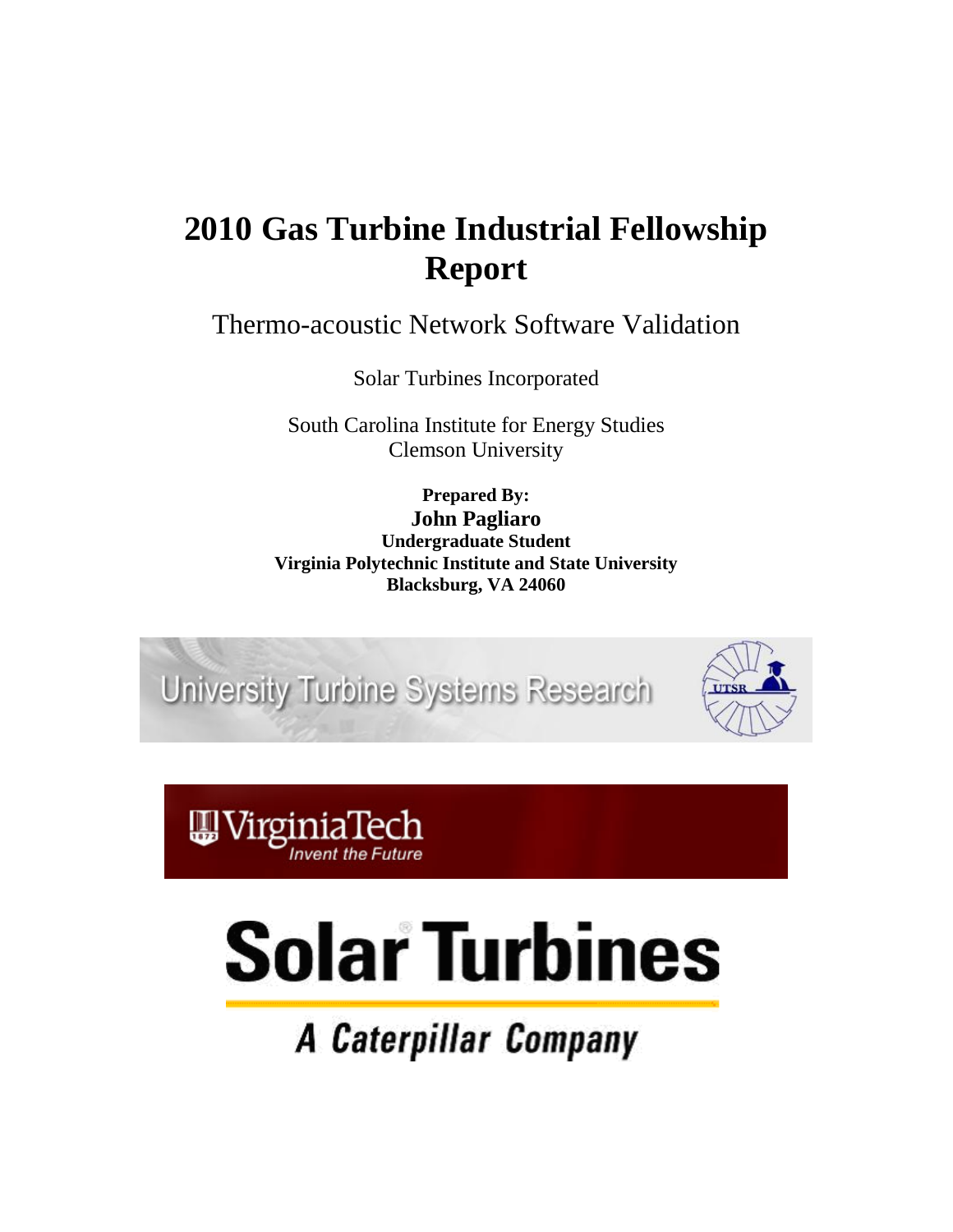### **Introduction:**

Solar Turbines Incorporated is one of the world's leading manufacturers of industrial gas turbines, with more than 13,400 units and over 1.4 billion operating hours in 96 countries. Solar Turbines provides industrial gas turbines ranging from 1-22 MW for power generation, natural gas compression, and pumping systems. Their products include gas turbine engines, gas compressors, and gas turbine-powered compressor sets, mechanical-drive packages, and generator sets.

During my summer internship at Solar Turbines Incorporated I worked in the Turbomachinery Production division for the combustion group. I was responsible for validating oscillation predictions made by the Thermo-acoustic network, which is currently being developed. The program is capable of predicting natural frequencies that could be present within a combustion chamber during operation. Several models varying in complexity were created to determine the capabilities of the software. Once the models were created, tests were performed on a single injector rig to gather information for comparison against the model predictions. An illustration of how a test rig was modeled in the software can be seen in Figure 1.





Acoustic instability studies are extremely important for the design of gas turbines. The overall goal is to eliminate these instabilities as they can cause large-amplitude structural vibrations, contribute to the formation of NOx, and create flashback or blowout. All of these are adverse conditions that gas turbine designers want to minimize. Predicting what frequencies a gas turbine will oscillate at is the first step to designing a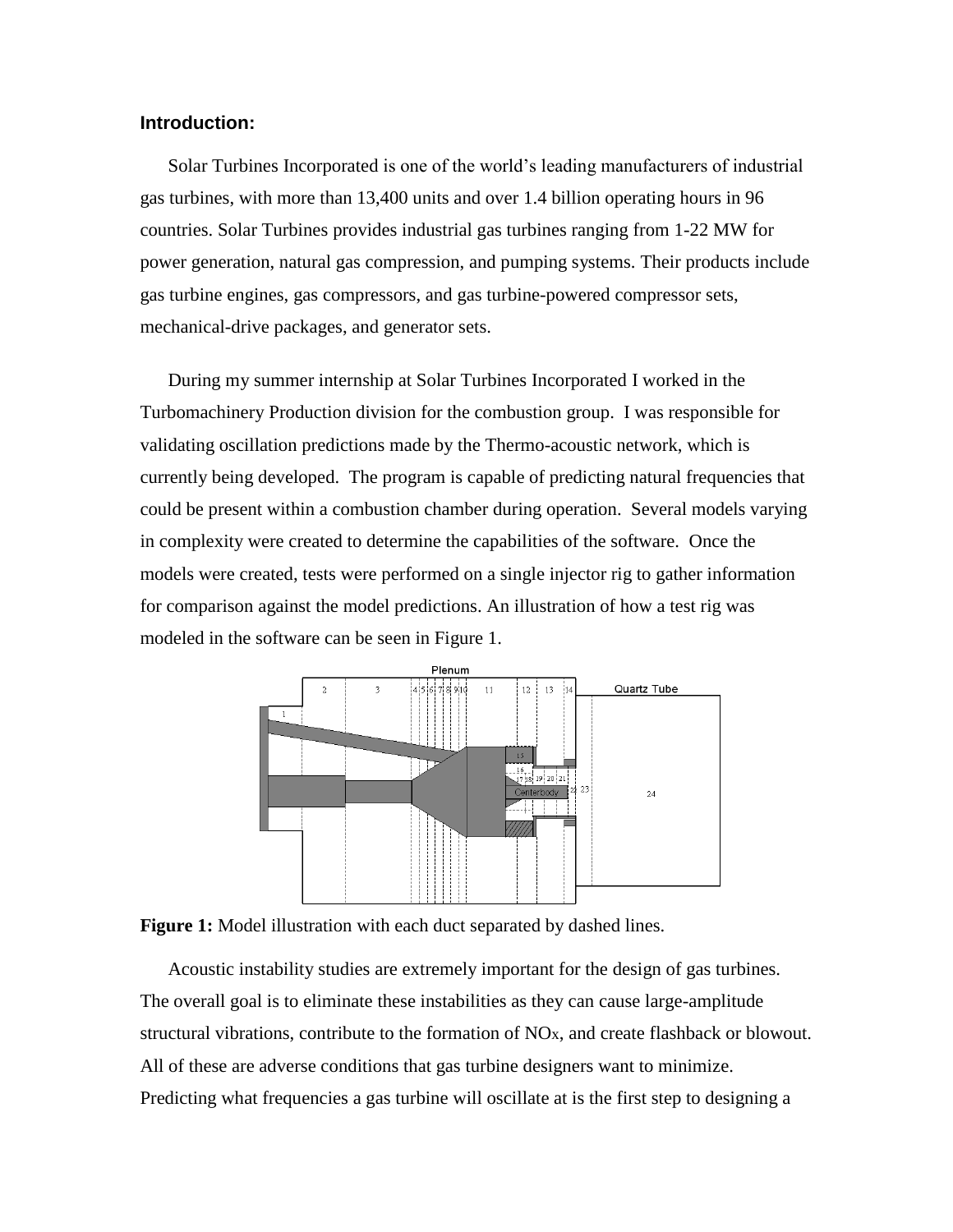way to eliminate the oscillations. This is why the acoustic network is being developed, to predict acoustic oscillations in current gas turbines as well as during the design phase of new gas turbines.

#### **Oscillations Validation Testing:**

Tests were conducted in order to validate the frequency predictions given by the acoustic network software. Data points were collected in a single injector rig operating at atmospheric pressure. The rig and injector were modeled from the choke point of all the fuel and air lines to the end of the combustion liner section. In order to capture the widest range of oscillations the flame temperature (TPZ), inlet air temperature (T2), percent pilot fuel flow, and percent pressure drop were varied during each test. This was also done to see if the model could accurately respond to the change in any one of these variables. Table 1 below presents the data collected during these tests including the operating condition settings and the  $1<sup>st</sup>$  and  $2<sup>nd</sup>$  harmonic frequency recorded.

| TPZ ( $^{\circ}$ F) T2 ( $^{\circ}$ F) $\vert$ |     | % Pilot | $%$ PD | 1 <sup>st</sup> Harmonic (Hz) | 2 <sup>nd</sup> Harmonic (Hz) |
|------------------------------------------------|-----|---------|--------|-------------------------------|-------------------------------|
| 3114                                           | 767 | 3.98    | 3.94   | 339                           | 641.4                         |
| 3107                                           | 774 | 5.97    | 4.03   | 311.2                         | 629                           |
| 3019                                           | 774 | 4.04    | 3.8    | 316.1                         | 603.2                         |
| 3000                                           | 798 | 5.90    | 3.75   | 359.1                         | 631                           |
| 2996                                           | 717 | 5.44    | 3.49   | 362.7                         | 623.9                         |
| 2962                                           | 739 | 5.87    | 3.25   | 312.2                         | 652.7                         |
| 2936                                           | 830 | 6.00    | 2.57   | 328                           | 640.2                         |
| 2916                                           | 788 | 4.05    | 3.04   | 330.8                         | 642.2                         |

**Table 1:** Test data.

Once the test data was collected the operating conditions were entered into the acoustic network model. Figure 2 presents the natural frequency prediction given by the model for TPZ = 2936 °F, % pilot = 6.00, T2 = 830 °F for a combustion liner with a variable length between 0.4m and 0.6m. This figure is provided to illustrate the output of the oscillation software.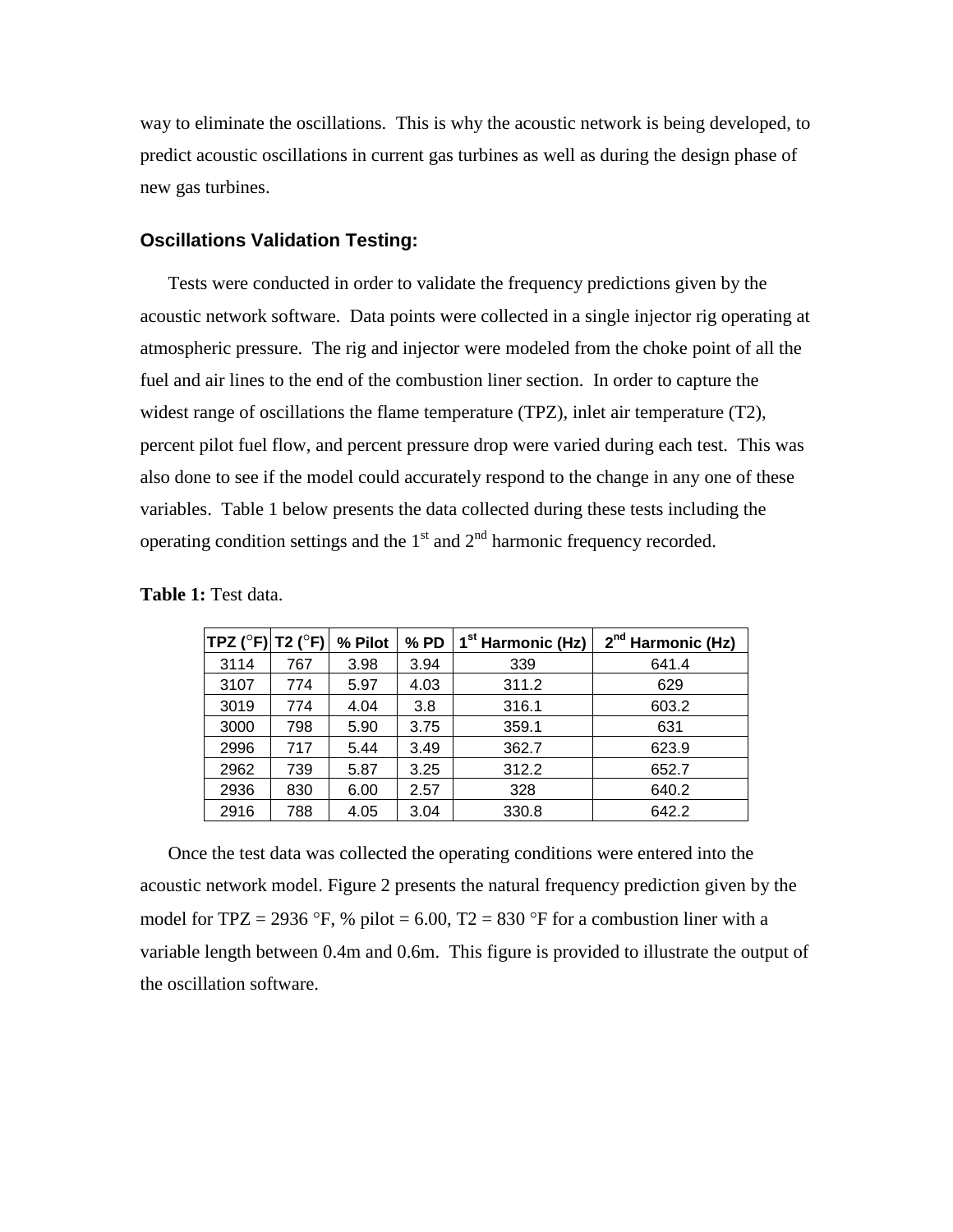

**Figure 2:** Thermo-acoustic network natural frequency prediction.

Table 2 below provides the results produced by the model for each condition collected during testing. It should be noted that the software also predicted several more frequencies than what is listed in Table 2. These are just the frequencies that are similar to what was measured. Once the software is further developed it will be able to predict which frequencies will actually resonate and complete validation can be performed. As of now it just predicts the natural frequencies that could be present based on the model geometry and operating conditions.

| TPZ ( $^{\circ}$ F) | T2 $(^{\circ}F)$ |      |      | % Pilot % PD 1 <sup>st</sup> Harmonic (Hz) | $2^{nd}$ Harmonic (Hz) |
|---------------------|------------------|------|------|--------------------------------------------|------------------------|
| 3114                | 767              | 3.98 | 3.94 | 339                                        | 641.4                  |
| 3107                | 774              | 5.97 | 4.03 | 311.2                                      | 629                    |
| 3019                | 774              | 4.04 | 3.8  | 316.1                                      | 603.2                  |
| 3000                | 798              | 5.90 | 3.75 | 359.1                                      | 631                    |
| 2996                | 717              | 5.44 | 3.49 | 362.7                                      | 623.9                  |
| 2962                | 739              | 5.87 | 3.25 | 312.2                                      | 652.7                  |
| 2936                | 830              | 6.00 | 2.57 | 328                                        | 640.2                  |
| 2916                | 788              | 4.05 | 3.04 | 330.8                                      | 642.2                  |

**Table 2:** Model results.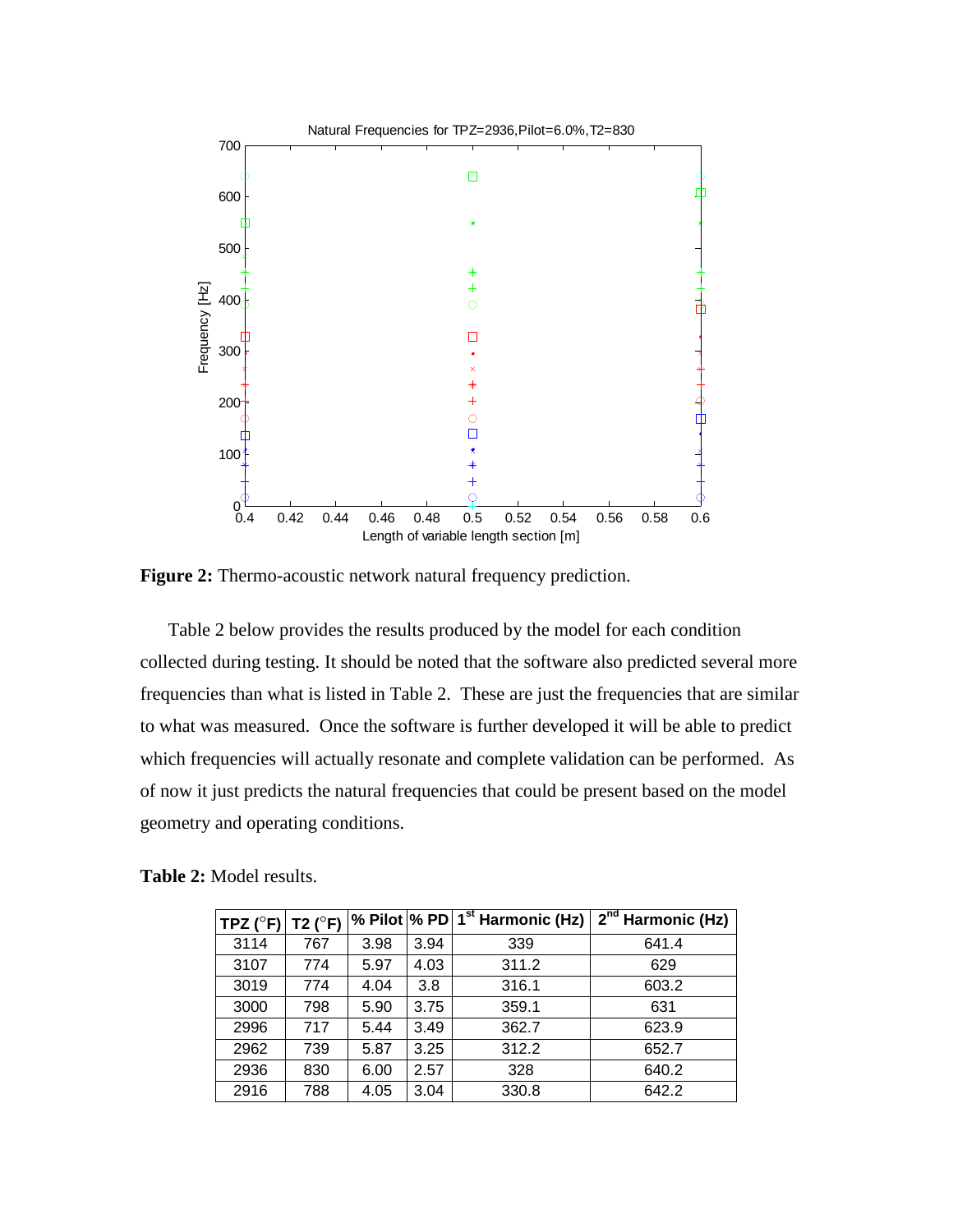When comparing the model results to the test results it can be seen that the minimum error between the  $1<sup>st</sup>$  harmonic was 1 Hz while the maximum error was 36.7 Hz. The average error for the  $1<sup>st</sup>$  harmonic was found to be 12.3 Hz. The minimum error between the  $2<sup>nd</sup>$  harmonic was 8.8 Hz while the maximum error was 57.8 Hz. The average error was found to be 30 Hz. This data has also been provided in Table 3.

**Table 3:** Statistical analysis.

| Smallest 1 <sup>st</sup> Harm Error Largest 1 <sup>st</sup> Harm Error Average 1 <sup>st</sup> Harm Error                   |         |         | 1st Harm $\sigma$ |
|-----------------------------------------------------------------------------------------------------------------------------|---------|---------|-------------------|
| 1 Hz                                                                                                                        | 36.7 Hz | 15.4 Hz | 12.3              |
| Smallest 2 <sup>nd</sup> Harm Error Largest 2 <sup>nd</sup> Harm Error Average 2 <sup>nd</sup> Harm Error 2nd Harm $\sigma$ |         |         |                   |
| 8.8 Hz                                                                                                                      | 57.8 Hz | 30.0 Hz |                   |

The results given above by the acoustic network were considered a success because of many factors that could have led to a disagreement between the collected test data and the model data. The main factor that skewed the data was that oscillations recorded during testing most likely affected the other operating condition measurements such as the percent pressure drop, which was an input to the model. Once again it should be noted that once the software is further developed it will be able to predict which natural frequencies will resonate based on the phase angle of the heat release and pressure wave.

#### **Rig Sensitivity Study:**

A sensitivity analysis was performed to determine the acoustic effects of solid fuel supply piping compared to braided fuel supply piping on the single injector rig. To do so, the testing conditions recorded above were duplicated with braided fuel lines instead of solid lines. Once the data was collected it was compared to the solid fuel line data to discover any effects on the oscillation frequencies and amplitudes. Table 4 presents the sensitivity analysis that was performed.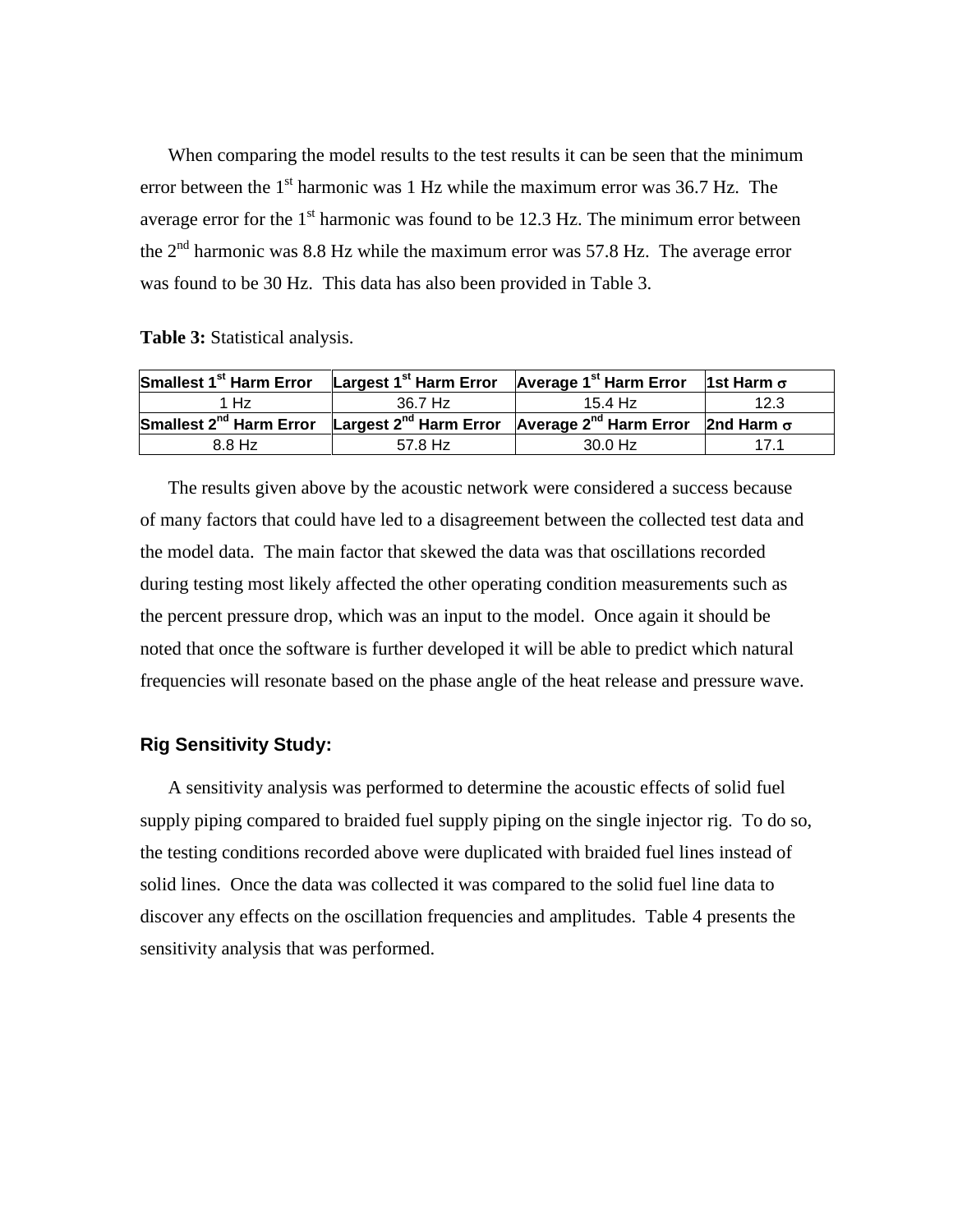|                      | <b>First Harmonic</b>    |                           |                           |            |  |  |  |
|----------------------|--------------------------|---------------------------|---------------------------|------------|--|--|--|
| Type                 | <b>Average Amp (psi)</b> | <b>Max Frequency (Hz)</b> | Min Frequency (Hz)        | Range (Hz) |  |  |  |
| <b>Solid lines</b>   | 0.260                    | 337                       | 325                       | 12         |  |  |  |
| <b>Braided lines</b> | 0.361                    | 339                       | 298                       | 41         |  |  |  |
|                      |                          | <b>Second Harmonic</b>    |                           |            |  |  |  |
|                      | <b>Average Amp (psi)</b> | <b>Max Frequency (Hz)</b> | <b>Min Frequency (Hz)</b> | Range (Hz) |  |  |  |
| <b>Solid lines</b>   | 0.0175                   | 674                       | 641                       | 33         |  |  |  |
| <b>Braided lines</b> | 0.02                     | 678                       | 596                       | 82         |  |  |  |

**Table 4:** Solid vs. braided fuel line sensitivity analysis.

From this data it can be seen that the average oscillation amplitude was higher when the braided lines were attached for both the first and second harmonic. Secondly, it can be concluded that the range in frequency measured was higher for the braided line tests. Both of these conclusions are valuable when conducting oscillation experiments. Solid lines reduce the variability that can come with using braided lines. Solid lines are also important when designing against oscillations since they create a more consistent oscillation frequency.

## **Summary of Accomplishments:**

Along with the frequency prediction validation and rig sensitivity analysis I was able to help make improvements to the software by building complex models. Initially the software could not handle the complexity of these models. This led to discovering the issues behind the problem. I also was able to create a document that includes suggestions on how to make the software more user friendly and easier to use for employees who aren't acoustics experts. Lastly, I was able to give some insight on how this new software could be incorporated into the existing in-house software.

#### **Conclusion:**

Overall, the UTSR Gas Turbine Industrial Fellowship provided me with a great opportunity to experience what its like to work in the gas turbine industry. Solar Turbines Incorporated was also a great place to work. Everyone was friendly and helpful and there was a team-oriented atmosphere not only between the engineers but between